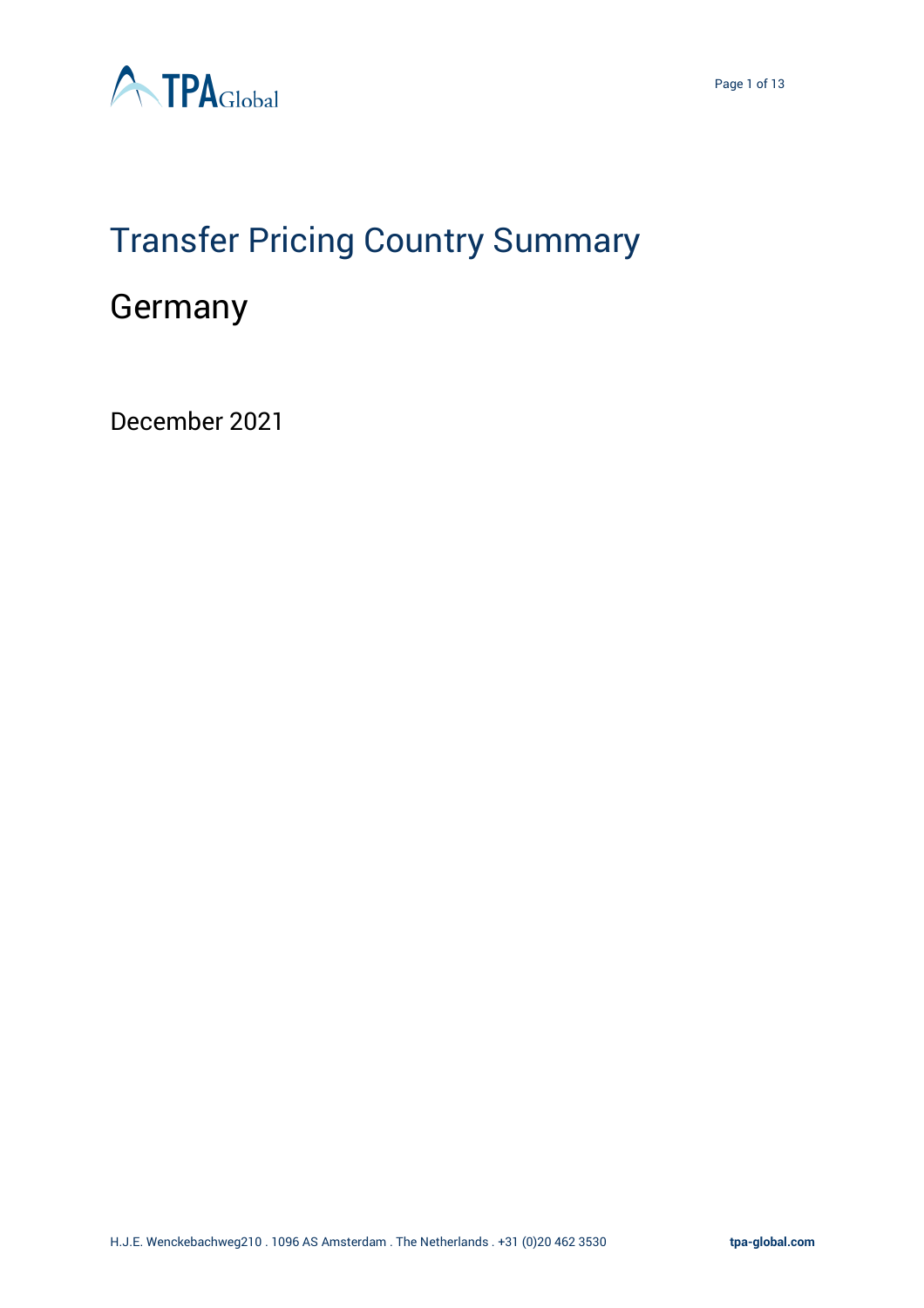# **ATPA**Global

| 1.           |    |                                                                                |  |  |  |  |  |
|--------------|----|--------------------------------------------------------------------------------|--|--|--|--|--|
| 2.           |    |                                                                                |  |  |  |  |  |
|              | a) |                                                                                |  |  |  |  |  |
|              | b) |                                                                                |  |  |  |  |  |
| c)           |    |                                                                                |  |  |  |  |  |
|              | d) |                                                                                |  |  |  |  |  |
| e)           |    |                                                                                |  |  |  |  |  |
| f)           |    |                                                                                |  |  |  |  |  |
| 3.           |    |                                                                                |  |  |  |  |  |
|              | a) |                                                                                |  |  |  |  |  |
|              | b) |                                                                                |  |  |  |  |  |
| c)           |    |                                                                                |  |  |  |  |  |
|              | d) |                                                                                |  |  |  |  |  |
|              | e) |                                                                                |  |  |  |  |  |
| f            |    |                                                                                |  |  |  |  |  |
| g)           |    |                                                                                |  |  |  |  |  |
|              | h) |                                                                                |  |  |  |  |  |
| i)           |    | Production Process for TP Relevant Returns, Documents, Forms and Financials 10 |  |  |  |  |  |
| j)           |    |                                                                                |  |  |  |  |  |
| $\mathsf{k}$ |    |                                                                                |  |  |  |  |  |
| $\mathsf{I}$ |    |                                                                                |  |  |  |  |  |
|              | m) |                                                                                |  |  |  |  |  |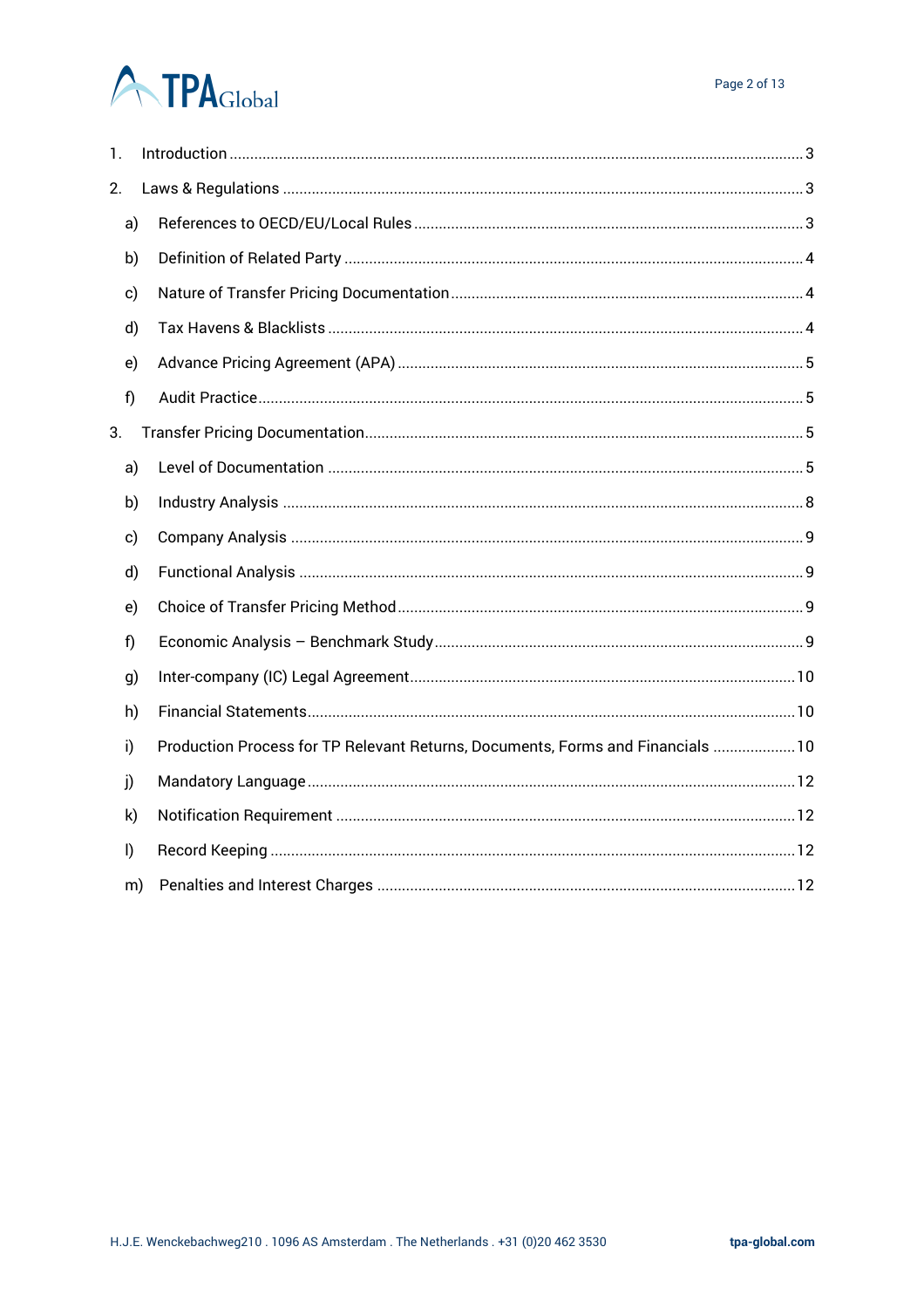

# <span id="page-2-0"></span>1. Introduction

German TP regulations are spread among multiple clauses in various legislative acts rather than being contained in a single section of the German tax code.

# <span id="page-2-2"></span><span id="page-2-1"></span>2. Laws & Regulations

### a) References to OECD/EU/Local Rules

The German tax legislation has no special section for a transfer pricing regime, but rules on transfer pricing are established in different sections of the German tax laws, decrees and administration principles. The most important is Section 1 of the Foreign Tax Code ("Aussensteuergesetz") which defines related party transactions. Section 8 Paragraph 3 of the corporate income tax law ("Körperschaftsteuergesetz") defines hidden profit distributions. Furthermore, various regulations published by the German Ministry of Finance (BMF) and relevant provisions of the German Double Tax Treaties deal with transfer pricing issues. The documentation requirements on transfer pricing are enacted in Section 90 Paragraph 3 of the General Tax Code.

The Base Erosion and Profit Shifting (BEPS) Action Plan adopted by the OECD and G20 countries in 2013 and implemented into German law in December 2016 has as its main purpose enhancing transparency for tax administrations by providing them with adequate information for a high-level risk assessment to tackle BEPS. In order to implement the three-tiered transfer pricing documentation approach into German law, amendments to the existing section 90, paragraph 3 of the General Tax Code ("Abgabenordnung" or "AO") and the introduction of a new section 138a of the AO have been made. This effectively requires German resident companies under certain circumstances to prepare the following documentation: Master File and country-specific company-related documentation, i.e. Local File as well as a CbC report.

The German tax administration uses this data especially for ICAP, risk analysis, statistical analysis, and for the determination of focus areas for a tax audit. In the explanations provided to the law, the use of the CbC report for purposes of applying global formulary appointment was explicitly rejected, as the type of information included therein is not seen to be sufficient to test the arm's length nature of intercompany transactions. In this respect, in case the receiving country misuses the information for purposes of formulary apportionment, the exchange of CbC reports can be temporally stopped.

The CbC reporting requirements under BEPS Action 13 form one of the four BEPS minimum standards. Each of these minimum standards is subject to peer review in order to ensure timely and accurate implementation. All members of the Inclusive Framework on BEPS,[42] including Germany, commit to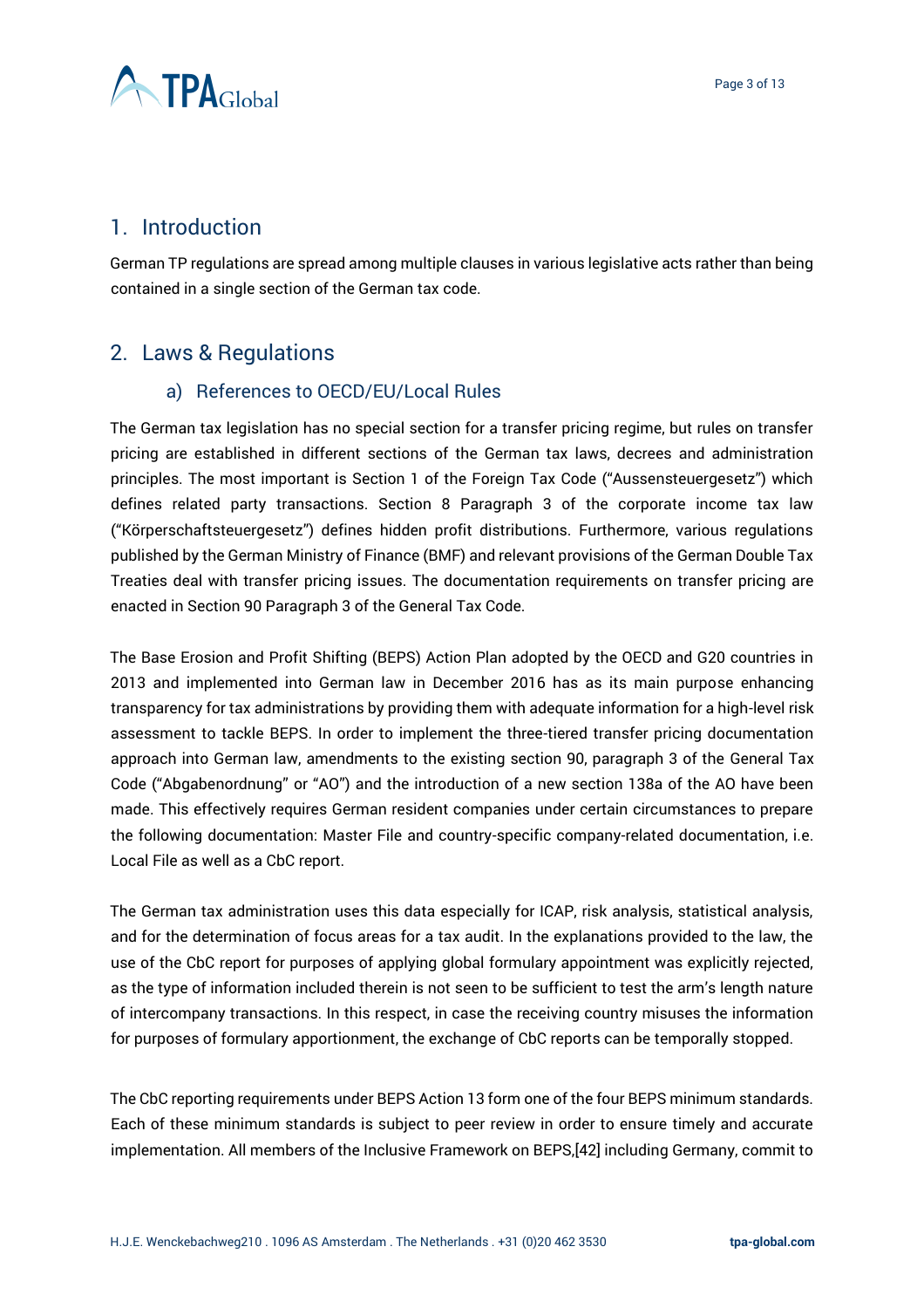# **ATPA**Global

implementing the Action 13 minimum standard on CbC reporting, and to participating in the peer review. According to the phase 1[43] and 2[44] annual peer review reports, Germany's implementation of the Action 13 minimum standard meets all applicable terms of reference.

## b) Definition of Related Party

<span id="page-3-0"></span>The definition of related parties is established in Section 1 of the Foreign Tax Act, which states that parties are regarded as related if one party participates directly or indirectly in the management, control or capital of the other, or where a third party participates directly or indirectly in the management, control or capital of both of them, or where the same persons or their close relatives participate in management or control of the other. A minimum direct or indirect participation of 25% is required in order to create an affiliate.

### c) Nature of Transfer Pricing Documentation

<span id="page-3-1"></span>On January 1, 2008, detailed TP requirements covering cross-border transfer of functions were integrated into 1 Foreign Tax Act. From 2008, an Executive Order Law detailing how the new TP regulations apply to firm restructurings and function transfers is in effect.

The authorized OECD approach (AOA) on the allocation of earnings to permanent establishments has been incorporated into German legislation as of 1 January 2013 by a statute amending 1 Foreign Tax Act.

An Executive Order Law was issued in October 2014 regarding the application of the arm's-length principle to permanent establishments. For fiscal years (FYs) commencing after December 31, 2014, the Executive Order Law applies.<sup>1</sup>

# d) Tax Havens & Blacklists

<span id="page-3-2"></span>Germany is stepping up its efforts to combat tax havens. Olaf Scholz, the Finance Minister, has stated that he intends to "dry up" tax havens.<sup>2</sup>

<sup>1</sup> [ey-worldwide-transfer-pricing-guide-10-september-2020 \(2\).pdf,](file:///C:/Users/m.pereira/OneDrive%20-%20TPA%20Global/Country%20Summary/ey-worldwide-transfer-pricing-guide-10-september-2020%20(2).pdf) p.233.

<sup>2</sup> [Germany is taking stronger action against tax havens -](https://www.tellerreport.com/news/2021-03-31-germany-is-taking-stronger-action-against-tax-havens.BkGD3KZMH_.html) Teller Report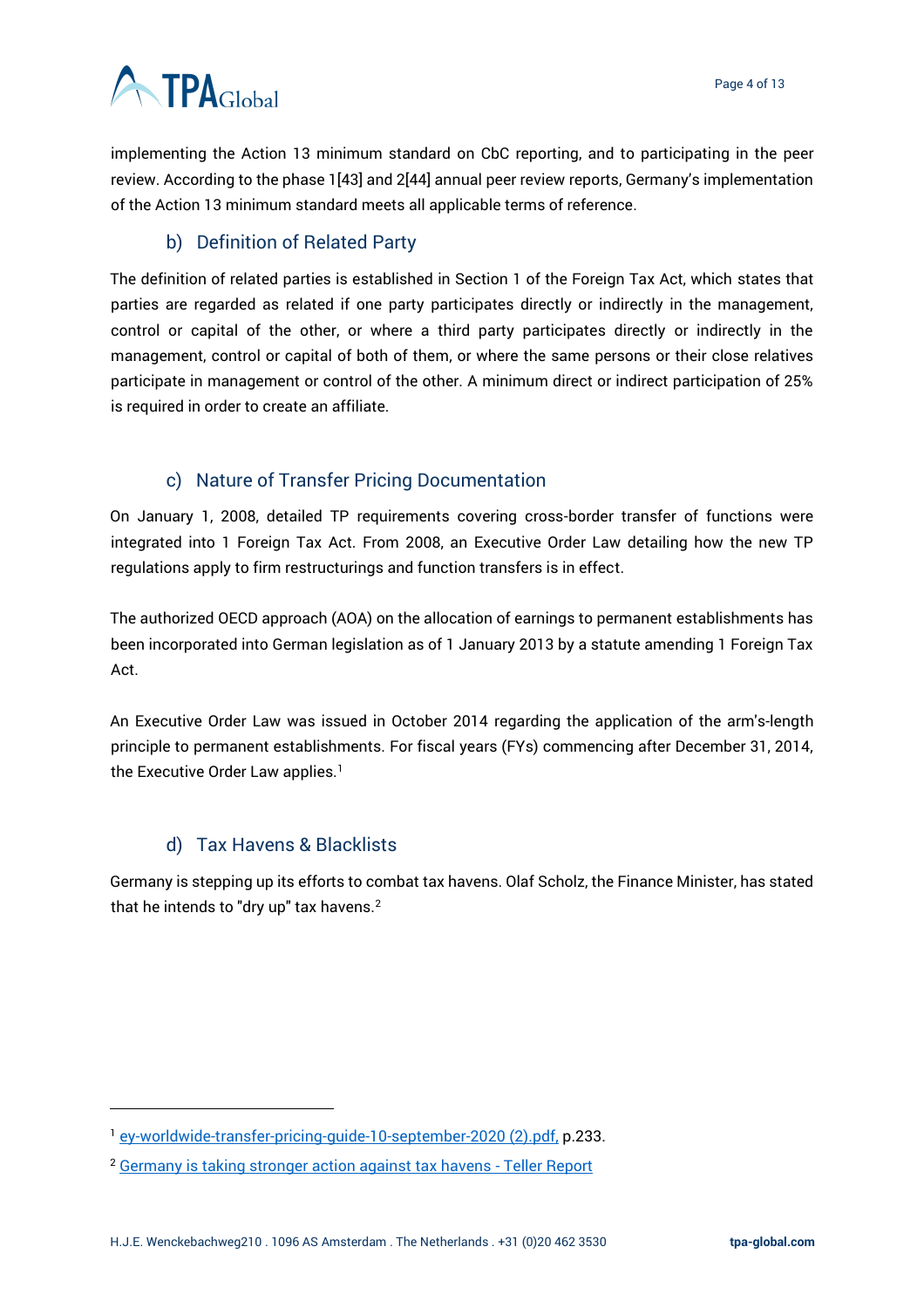

### e) Advance Pricing Agreement (APA)

<span id="page-4-0"></span>On 5 October 2006, the German tax authorities published Administrative principles on APAs in order to give tax authorities and the taxpayer better guidance for the handling of APAs. APA agreements are valid between 3 and 5 years.

Section 178a of the General Tax code contains a fee of generally €20,000 for an APA request, €15,000 fee for the renewal of APAs and a €10,000 fee for the modifications during the term of the APA. Reduced fees for SMEs are possible.

### f) Audit Practice

<span id="page-4-1"></span>Transfer pricing has been an area of high interest for tax administration in the last years in Germany. The risk of transfer pricing audits has increased lately, as the German tax authorities consider transfer pricing as part of a taxpayer's tax audit or risk assessment. Looking at past audits, companies that have received particular attention are entities that incur losses or that earn relatively low margins. Also, a special focus has been offered to scrutinize transfer and licensing of Intellectual property (IP) between related parties. Tax authorities have strict requirements regarding transfer pricing documentation and incompliance to the requirements entities the tax authorities to perform transfer pricing adjustments to the less favorable end of the range for the taxpayer or assess penalties. Financial transactions are also under high scrutiny, looking at examples of exit taxation, cash pool synergy profits and umbrella brand names licensing.

# <span id="page-4-2"></span>3. Transfer Pricing Documentation

### a) Level of Documentation

<span id="page-4-3"></span>The German documentation rules oblige taxpayers to document the nature, content and extent of cross-border transactions with related parties, as well as the economic and legal basis for the determination of prices, which are in line with the arm's length principle. The taxpayer has to prepare the documentation contemporaneously for extraordinary transactions, such as restructuring or a shift of functionality.

The taxpayer has to document if the outcome of those transactions follows the arm's length standard, including a detailed analysis of business functions performed, assets used and risks assumed, selection and application of the most appropriate transfer pricing methodology.

Germany follows generally the BEPS approach and has implemented a three-tier approach consisting of Masterfile, Local file and Country-by-Country-Reporting (CbCR).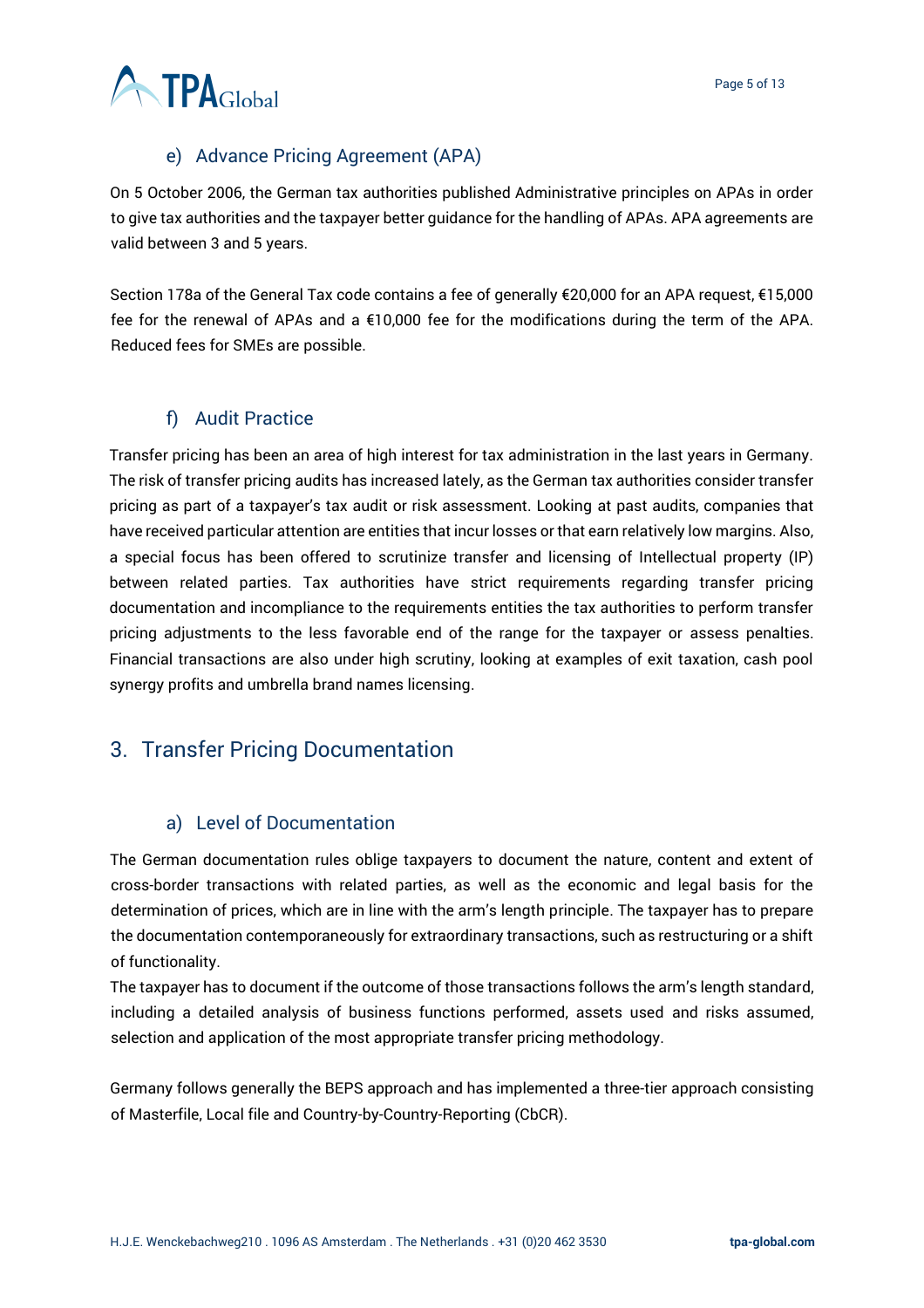

According to section 4, paragraph 2 of the Decree Law on Transfer Pricing Documentation, a local file needs to provide the following information:

1) general information about ownership structure, operations and organizational structure:

- representation of ownership structure between the taxable person and related persons in terms of section 1, subparagraphs 2(1) and 2(2) of the AStG, with whom the taxpayer maintains business relations (whether directly or through intermediate persons) at the beginning of the audited period, as well as relevant changes up to the end of such period;
- representation of other circumstances which may justify "associated" in terms of section 1, subparagraph 2(3) of the AStG;
- representation of the organizational and operational structure of the group, as well as relevant changes, including permanent establishments and shares in private partnerships;
- description of management structure, as well as organizational structure (organization chart) of the domestic business of the taxpayer; and
- description of the areas of activities of the taxable person and the business strategy at the beginning of the audit period, as well as relevant changes within the audit period.

2) taxpayer's business relations:

- representation of the taxpayer's business relations, overview of the type and scope of these business relations (e.g. purchase of goods, services, loan contracts and other cessions of rights of use, cost allocations) and executive summary of the contracts underlying business relations and relevant amendments; and
- executive summary (list) of the essential intangible assets owned and used by the taxpayer in his business relations or assignment of rights of use;

3) functional and risk analysis:

- information on the functions performed by the taxpayer and the related parties within their relations and assumed risks as well as relevant changes in these functions and risks, information on the essential assets, on agreed contractual terms and conditions, selected business strategies and the significant market and competitive conditions; and
- description of the value chain and representation of contributions made by the taxpayer to the value chain;

4) transfer pricing analysis:

- time of setting transfer prices;
- records of the significant information available and used at the time of setting the transfer price;
- representation of the applied transfer pricing method;
- rationale of the applied method as for choice and suitability;
- documents about the calculations for the application of the preferred transfer pricing method; and
- executive summary and description of the comparable (internal or external) transactions applied.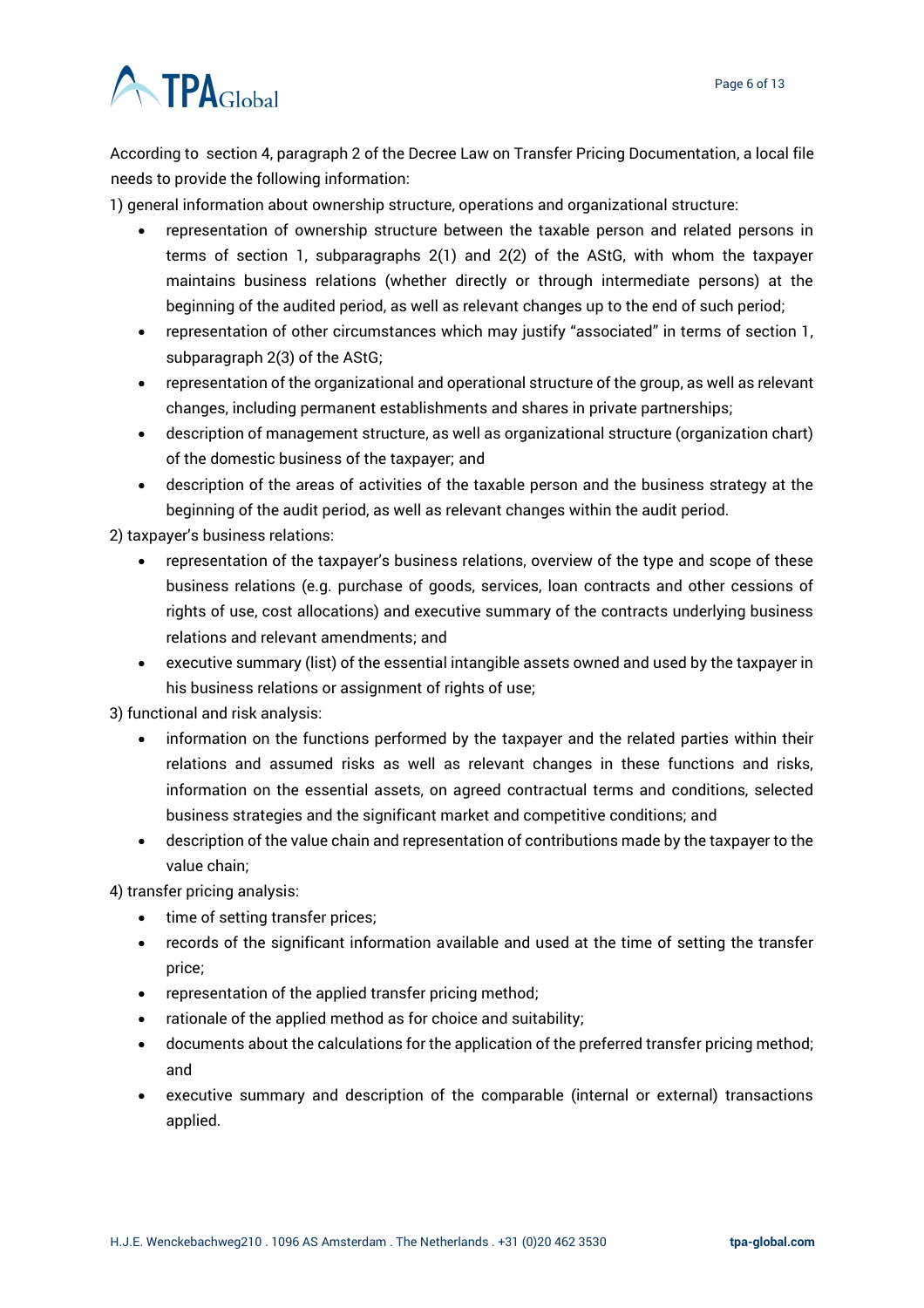# **ATPA**Global

In addition, section 4, paragraph 2 of the Decree Law on Transfer Pricing Documentation specifies that – for certain cases – in addition to the above-mentioned information, the following information has to be provided:

- information about special circumstances such as benefit-sharing measures, as far as they may affect the taxpayer's transfer pricing calculation;
- in the case of cost sharing: contracts, where appropriate in conjunction with annexes, exhibits and supplementary agreements, documents about the application of the allocations and the expected benefits for all the parties involved, as well as (at least) documents about the type and scope of audit, about adapting to changing conditions, access to the documentation of the company which is a services provider, assignment of user rights;
- information about proposed or executed mutual agreements or arbitration proceedings in other countries and unilateral transfer price agreements, as well as other pre-tax deductions for tax purposes prescribed by foreign tax administrations which affect taxpayer's business relations.
- records of price adjustments of the taxable person, even if they are caused by transfer pricing adjustments or obligations imposed by foreign tax authorities on the taxpayer or its affiliated persons;
- records of the reasons for losses and arrangements of the taxpayer or its affiliated persons to rectify such a situation if the taxpayer reported a tax loss for more than three consecutive business years; and
- records of research projects and ongoing research activities, which may be related to a functional change and which occurred or were accomplished within 3 years preceding the functional change in the event of functional or risk changes in terms of section 3, paragraph 2 of the Decree Law on Transfer Pricing Documentation shall include at least information on the exact subject of research and all the related costs. This only applies if a taxable person regularly performs R&D activities and issues relevant documents from which these records can be derived.

A Masterfile requires specification regarding the following information:

- graphical representation of the organization structure (legal and ownership structure) as well as the location of companies and branches of the MNE group in terms of section 90, paragraph 3 of the AO;
- overview of significant factors for the MNE group's consolidated profit;
- description of supply chains for the five products and/or services of the MNE group which generated the highest revenues (meaningful graphics or a corresponding diagram will suffice);
- description of supply chains for all other products and/or services of the MNE group, the share of which is above 5% of the MNE group's revenues (meaningful graphics or a corresponding diagram will suffice);
- list and summary of important service agreements between members of the MNE group (excluding R&D), including description of the capabilities of the main locations which provide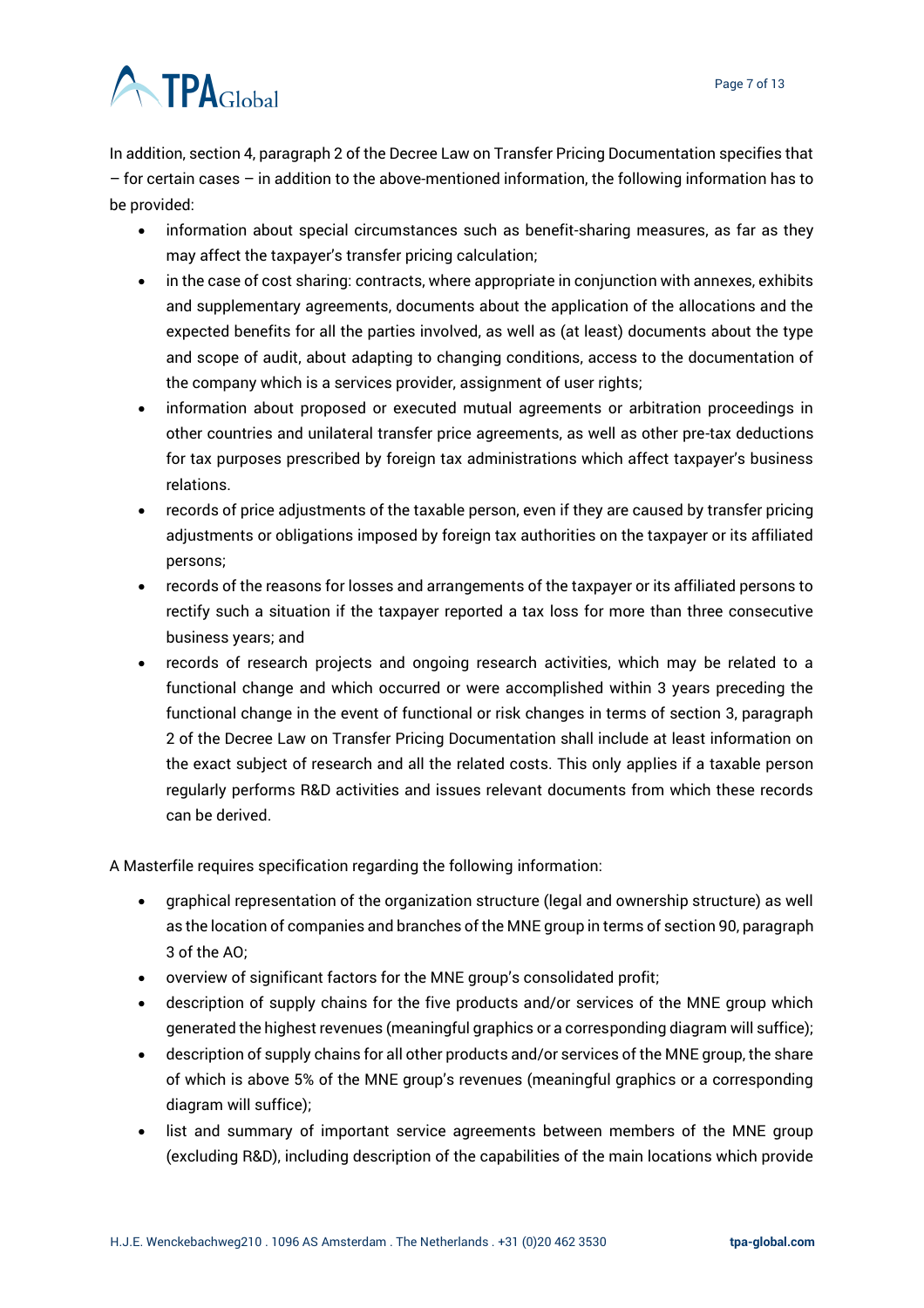

important services, as well as the pricing policy for the allocation of costs of services and the determination of the transfer prices for MNE group-internal services;

- description of key geographic markets for the products or services of the MNE group (see (3) and (4));
- high-level functional analysis which describes major contributions of each MNE group company to the value chain, i.e. key functions, important risks and material assets;
- executive summary of significant reorganizations of the company's MNE group referring to its activities within the business year, as well as a list and summary of acquisitions and sales of companies within the business year;
- general description of the overall strategy of the company's MNE group pertaining to intangible assets (development, ownership, protection and use), including a list of locations of the main R&D facilities and locations of the management of R&D activities;
- list of the intangible assets or groups of intangible assets of the company's MNE group that are important for transfer pricing purposes, as well as of the companies which are the legal owners or holders of these intangible assets;
- summary of important agreements among MNE group companies relating to intangible assets, including cost sharing agreements, essential contract R&D service agreements and license agreements;
- general description of transfer pricing policies of the MNE group, R&D policies, as well as policies pertaining to intangible assets;
- general description of all important transfers of rights to intangible values within the group, including relevant companies, countries and remunerations;
- general description of how the MNE group is financed, including the representation of major financial relations with third parties;
- description of the MNE group companies which perform central financing, cash or asset management functions with an indication of the law underlying the company's incorporation and actual place of management of the respective company;
- general description of transfer pricing strategy of the MNE group in relation to financing within the MNE group;
- consolidated financial statements of the MNE group for the relevant business year if the financial statements were prepared; and
- list and brief description of the existing unilateral advance transfer price agreements of the group, as well other agreements with the tax authorities in advance as regards the profit allocation between the countries.

# b) Industry Analysis

<span id="page-7-0"></span>By identifying value drivers for the relevant industry, a first indication of the level of profitability common in the industry is being given.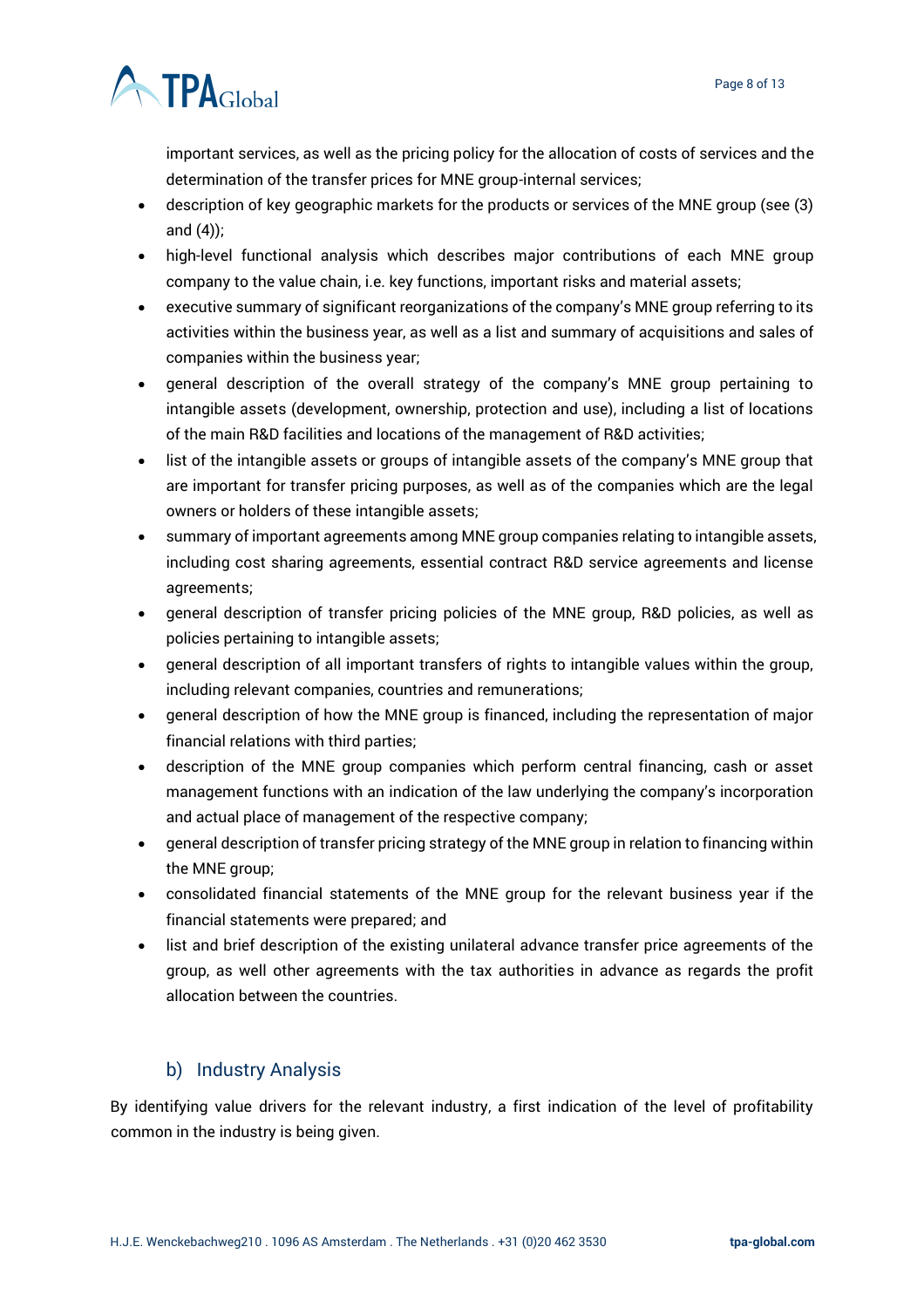

### c) Company Analysis

<span id="page-8-0"></span>A description of the management structure of the local entity, a local organisation chart, and a description of the individuals to whom local management reports and the country(ies) in which such individuals maintain their principal offices.

A detailed description of the business and business strategy pursued by the local entity including an indication whether the local entity has been involved in or affected by business restructurings or intangibles transfers in the present or immediately past year and an explanation of those aspects of such transactions affecting the local entity.

### d) Functional Analysis

<span id="page-8-1"></span>In conducting a functional analysis, an assessment is made of the significant activities and responsibilities that are performed by the related parties relevant to the Intercompany Transactions under review, the tangible and intangible assets that are employed and the risks that are borne in undertaking the business activities. Such an assessment is consistent with the recommendations that have been made in the OECD Guidelines at paragraph 1.51.

### e) Choice of Transfer Pricing Method

<span id="page-8-2"></span>Germany is a member of the OECD and follows the guidelines on transfer pricing in general. The transfer pricing methods specified in the German transfer pricing regulations are the same as in the OECD Guidelines: CUP, resale minus method, cost plus method, TNMM and, in special cases, profit split methods. German tax authorities expect the most appropriate method to be applied, but not more than one method has to be applied to confirm that transfer prices are in line with the arm's length principle. Since 2008 the tax authorities have been making available a hypothetical arm's length test in case no other method is applicable. Taxpayers can apply this test especially for cases treating intangibles.

### f) Economic Analysis – Benchmark Study

<span id="page-8-3"></span>If the tested party is located in Germany, comparables should ideally come from the German market, but Pan-European comparables are accepted. The administrative principles on procedures contain a special section with requirements for database searches. Detailed information and data on German companies is available from a number of databases such as the Amadeus and other databases.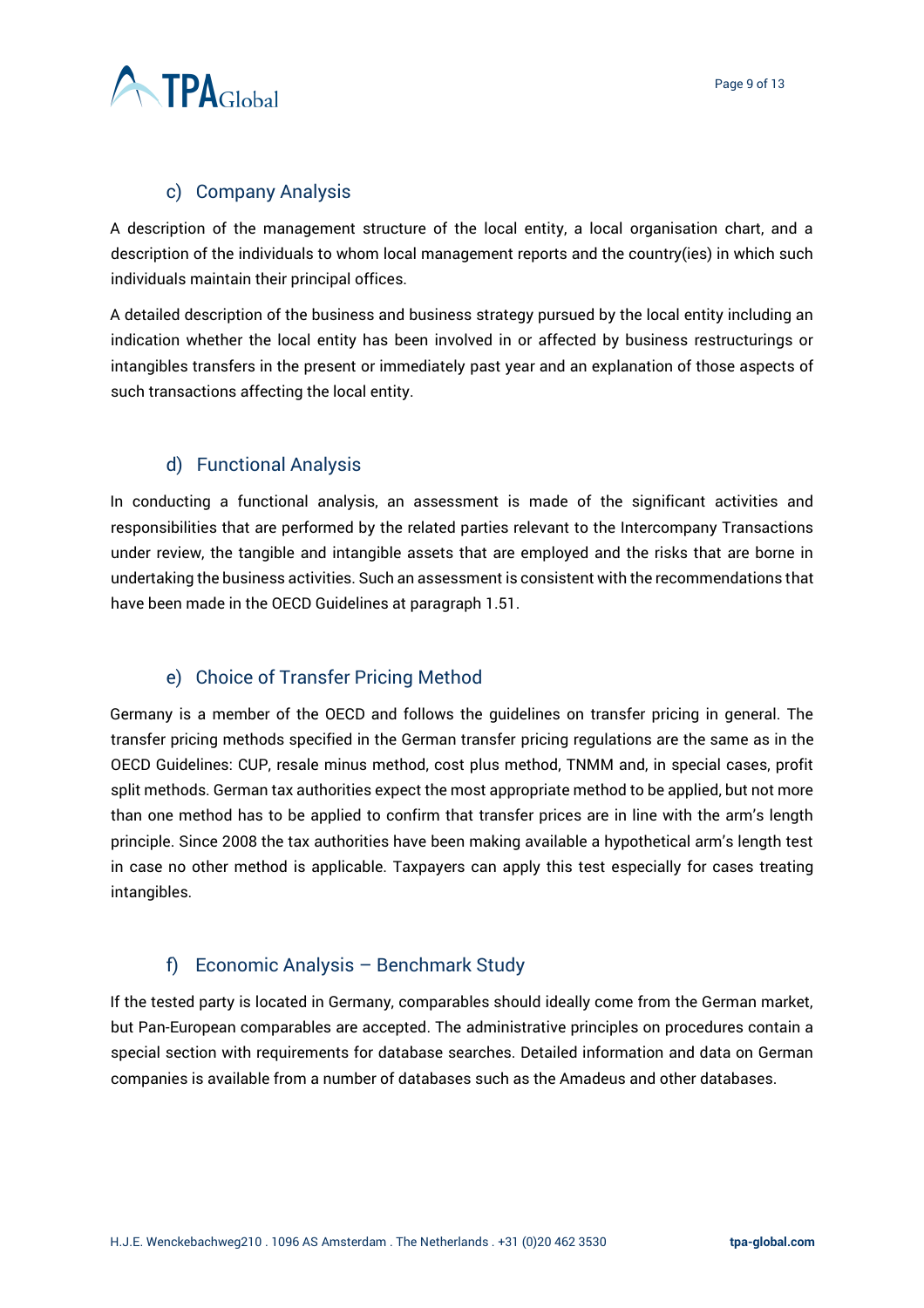

# g) Inter-company (IC) Legal Agreement

<span id="page-9-0"></span>Although an Inter-company legal agreement formalizes the business and financial relationship between group entities, the legal agreements have a lower ranking since the OECD 2017 Guidelines made the ''conduct of parties'' the prevailing concept.

## h) Financial Statements

<span id="page-9-1"></span>As previously stated, the CbC report's required material is in accordance with OECD recommendations. There are no legal requirements in general for the underlying currency or accounts to be utilized, but the OECD's recommendations must be followed. In particular, the reporting MNE should complete the template using the same sources of data year after year. Data from the reporting MNE's consolidation reporting packages, distinct entity statutory financial statements, regulatory financial statements, or internal management accounts may be used in the first year. However, consistency of source must be observed in the coming years. For CbC reporting, the majority of German MNEs have employed the group operational currency and group accounting.<sup>3</sup>

There is no specific guidance on the financials to be used, according to section 138a of the AO. The legislator demanded the use of the group's financials when the bill was first introduced, but this portion was later eliminated to allow for more freedom.<sup>4</sup>

# <span id="page-9-2"></span>i) Production Process for TP Relevant Returns, Documents, Forms and Financials

In the chart below, the existence of the filing requirements with the details of which format is used, the latest filing date, notification requirement and its deadline, thresholds to be applied in case it exists, and the required languages are demonstrated. This information can be seen respectively for CIT, master file, local file, CbCR, local forms, annual accounts and segmented P&L documentations.

| Prepare or<br>File? | Format | <b>Deadline</b> | <b>Notification</b><br>Deadline* | Threshold*<br>(Yes/No) | Local Language<br>(Yes/No)*(If "No",<br>it can be filed in<br>English) |
|---------------------|--------|-----------------|----------------------------------|------------------------|------------------------------------------------------------------------|
|---------------------|--------|-----------------|----------------------------------|------------------------|------------------------------------------------------------------------|

<sup>3</sup> Document - Germany - Transfer Pricing - [13. Documentation Requirements -](https://research.ibfd.org/#/doc?url=/linkresolver/static/tp_de_s_13.&refresh=1640345316469%23tp_de_s_13.) Tax Research Platform - [IBFD,](https://research.ibfd.org/#/doc?url=/linkresolver/static/tp_de_s_13.&refresh=1640345316469%23tp_de_s_13.) para. 13.2.3.

<sup>4</sup> Document - Germany - Transfer Pricing - 13. Documentation Requirements - Tax Research Platform - IBFD,. Para. 13.2.10.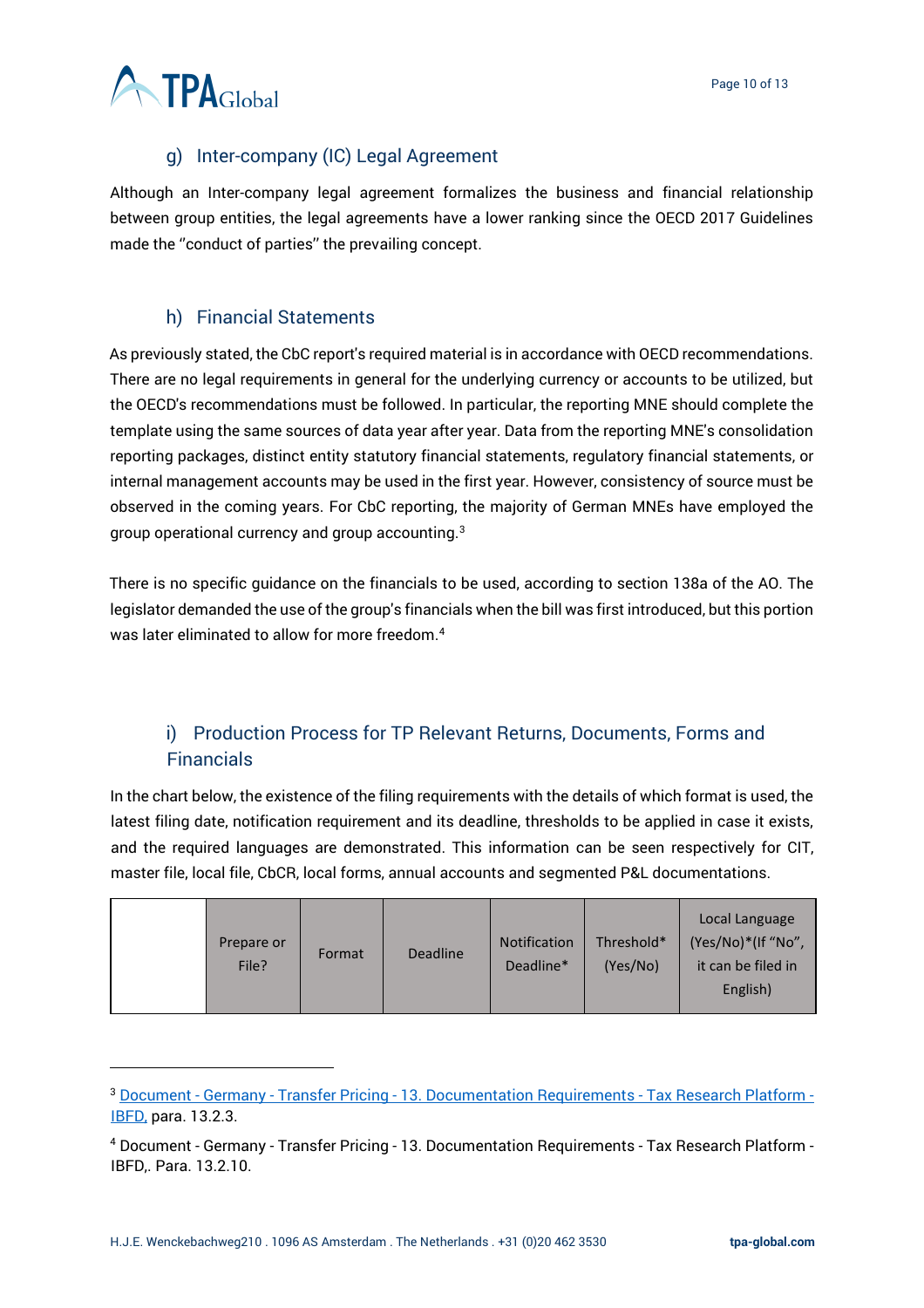

Page 11 of 13



| Corporat<br>e Income<br><b>Tax</b> | File    | Local<br>requirem<br>ents          | 31 July                                                                                                                                  | No      | Yes  | <b>No</b> |
|------------------------------------|---------|------------------------------------|------------------------------------------------------------------------------------------------------------------------------------------|---------|------|-----------|
| <b>Master</b><br><b>File</b>       | Prepare | <b>OECD</b><br>Guidelin<br>es 2017 | The<br>submissio<br>of<br>n<br>records<br>be<br>must<br>completed<br>within<br>60<br>days, after<br>the<br>tax<br>authority's<br>request | No      | Yes  | No        |
| <b>Local File</b>                  | Prepare | <b>OECD</b><br>Guidelin<br>es 2017 | The<br>submissio<br>of<br>n<br>records<br>be<br>must<br>completed<br>within<br>60<br>days, after<br>the<br>tax<br>authority's<br>request | No      | Yes  | No        |
| <b>CbCR</b>                        | File    | Electroni<br>cally                 | 1 year after<br>the end of<br>the<br>relevant<br>fiscal year                                                                             | 31 July | Yes  | No        |
| Local<br>form                      | N.A.    | N.A.                               | N.A.                                                                                                                                     | N.A.    | N.A. | N.A.      |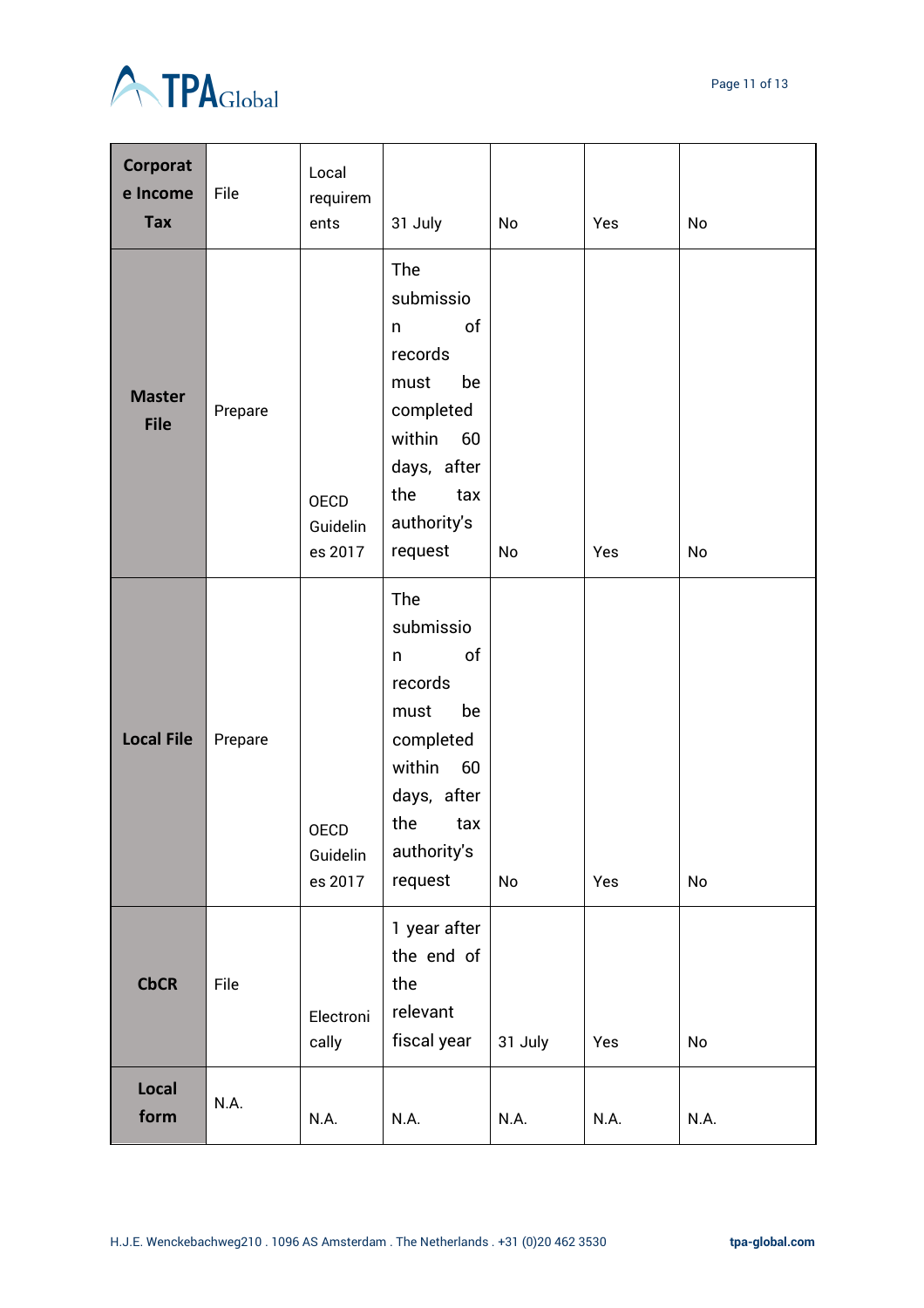

| <b>Annual</b><br><b>Accounts</b>                                                                                                                                           | File | Electroni<br>c format | months<br>12<br>after the last<br>closing date | No | Yes | No |  |
|----------------------------------------------------------------------------------------------------------------------------------------------------------------------------|------|-----------------------|------------------------------------------------|----|-----|----|--|
| <b>Segment</b><br>ed P&L                                                                                                                                                   | GAAP | Excel/Ot<br>her       | Ready upon<br>filing CIT/TP<br>documents       | No | No  | No |  |
| * Germany has signed the MCAA agreement for the filing of CBCR.                                                                                                            |      |                       |                                                |    |     |    |  |
| * Germany does not request as much and detailed information from smaller and less complex enterprises<br>(SME's included) than it does from large and complex enterprises. |      |                       |                                                |    |     |    |  |

### j) Mandatory Language

<span id="page-11-0"></span>In general, documentation must be prepared in German language, but documents in English are accepted by the tax inspector. Taxpayers need to be prepared to provide a translation of the documentation, upon request.

### k) Notification Requirement

<span id="page-11-1"></span>Not applicable.

### l) Record Keeping

<span id="page-11-2"></span>Taxpayers have in general to keep records for ten years (Section 147 General Tax Code). The Administrative Principles on Procedures follow this general rule and require that relevant transfer pricing documents have to be stored in this manner – therefore, transfer pricing documentation has to be stored in electronic or written form in general for ten years. For the use of electronic records, there exists a separate administrative regulation: Grundsätze ordnungsmäßiger DV-gestützter Buchführungssysteme (GoBS) last amended in 2015.

### m) Penalties and Interest Charges

<span id="page-11-3"></span>Germany has established a penalty regime in 2003 in Section 162 of the General Tax Code, with effect from 2004. Penalties must be raised as a surcharge of 5 to 10% of a profit adjustment with a minimum of €5,000. In cases where a taxpayer presents documentation which is in general usable for a tax